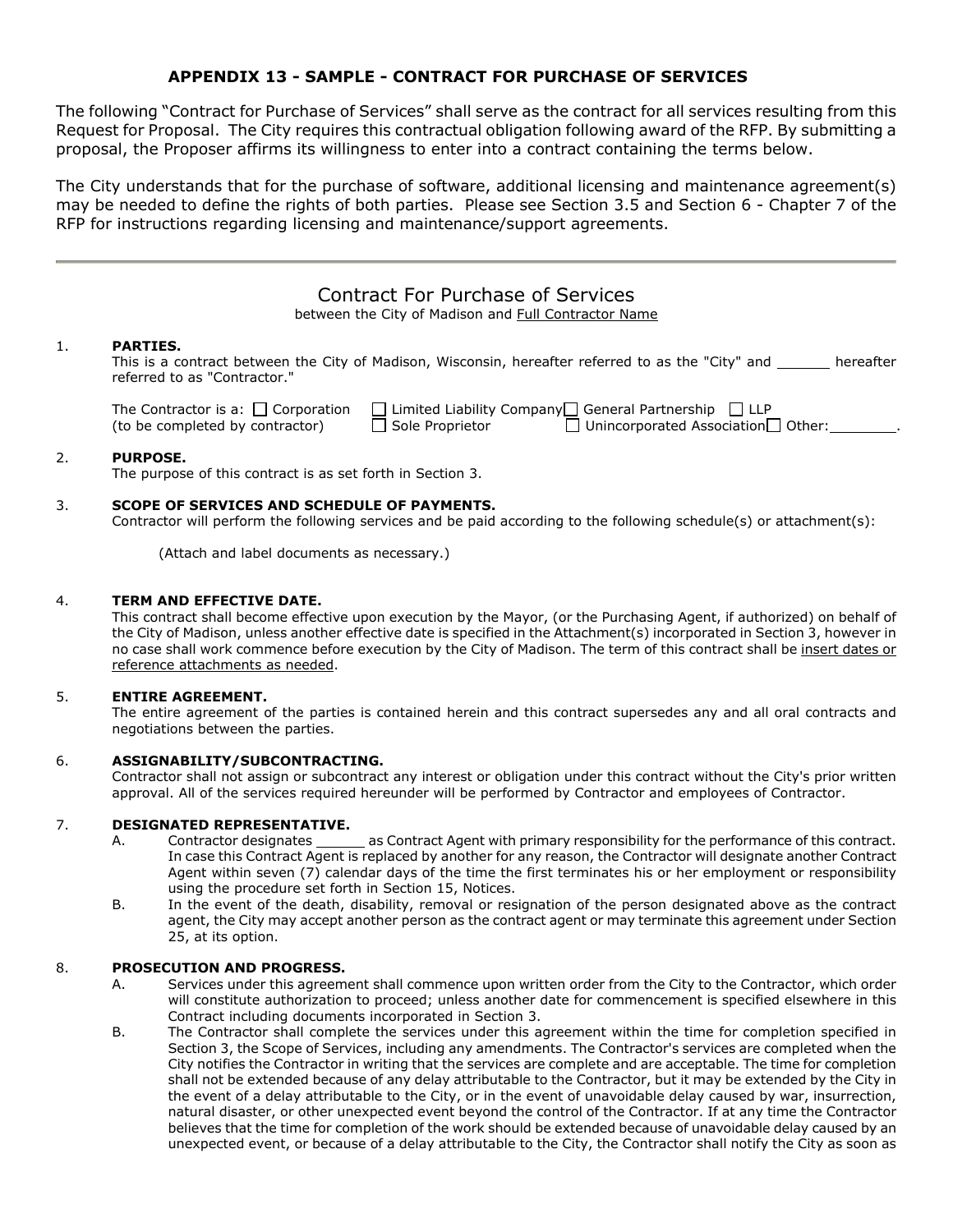possible, but not later than seven (7) calendar days after such an event. Such notice shall include any justification for an extension of time and shall identify the amount of time claimed to be necessary to complete the work.

- C. Services by the Contractor shall proceed continuously and expeditiously through completion of each phase of the work.
- D. Progress reports documenting the extent of completed services shall be prepared by the Contractor and submitted to the City with each invoice under Section 24 of this agreement, and at such other times as the City may specify, unless another procedure is specified in Section 3.
- E. The Contractor shall notify the City in writing when the Contractor has determined that the services under this agreement have been completed. When the City determines that the services are complete and are acceptable, the City will provide written notification to the Contractor, acknowledging formal acceptance of the completed services.

### 9. **AMENDMENT.**

This contract shall be binding on the parties hereto, their respective heirs, devisees, and successors, and cannot be varied or waived by any oral representations or promise of any agent or other person of the parties hereto. Any other change in any provision of this contract may only be made by a written amendment, signed by the duly authorized agent or agents who executed this contract.

### 10. **EXTRA SERVICES.**

The City may require the Contractor to perform extra services or decreased services, according to the procedure set forth in Section 24. Extra services or decreased services means services which are not different in kind or nature from the services called for in the Scope of Services, Section 3, but which may increase or decrease the quantity and kind of labor or materials or expense of performing the services. Extra services may not increase the total contract price, as set forth in Section 23, unless the contract is amended as provided in Section 9 above.

### 11. **NO WAIVER.**

No failure to exercise, and no delay in exercising, any right, power or remedy hereunder on the part of the City or Contractor shall operate as a waiver thereof, nor shall any single or partial exercise of any right, power or remedy preclude any other or further exercise thereof or the exercise of any other right, power or remedy. No express waiver shall affect any event or default other than the event or default specified in such waiver, and any such waiver, to be effective, must be in writing and shall be operative only for the time and to the extent expressly provided by the City or Contractor therein. A waiver of any covenant, term or condition contained herein shall not be construed as a waiver of any subsequent breach of the same covenant, term or condition.

## 12. **NON-DISCRIMINATION.**

In the performance of work under this contract, the Contractor agrees not to discriminate against any employee or applicant for employment because of race, religion, marital status, age, color, sex, handicap, national origin or ancestry, income level or source of income, arrest record or conviction record, less than honorable discharge, physical appearance, sexual orientation, political beliefs or student status. Contractor further agrees not to discriminate against any subcontractor or person who offers to subcontract on this contract because of race, religion, color, age, disability, sex, or national origin.

## 13. **AFFIRMATIVE ACTION.**

### **A. The following language applies to all contractors employing fifteen (15) or more employees: (MGO 39.02(9)(c).)**

The Contractor agrees that, within thirty (30) days after the effective date of this contract, Contractor will provide to the City of Madison Department of Civil Rights (the "Department"), certain workforce utilization statistics, using a form provided by the City.

If the contract is still in effect, or if the City enters into a new agreement with the Contractor, within one year after the date on which the form was required to be provided, the Contractor will provide updated workforce information using a second form, also to be furnished by the City. The second form will be submitted to the Department no later than one year after the date on which the first form was required to be provided.

The Contractor further agrees that, for at least twelve (12) months after the effective date of this contract, it will notify the Department of each of its job openings at facilities in Dane County for which applicants not already employees of the Contractor are to be considered. The notice will include a job description, classification, qualifications, and application procedures and deadlines. The Contractor agrees to interview and consider candidates referred by the Department if the candidate meets the minimum qualification standards established by the Contractor, and if the referral is timely. A referral is timely if it is received by the Contractor on or before the date stated in the notice.

The Department will determine if a contractor is exempt from Sec. 13. A., at the time the Request for Exemption in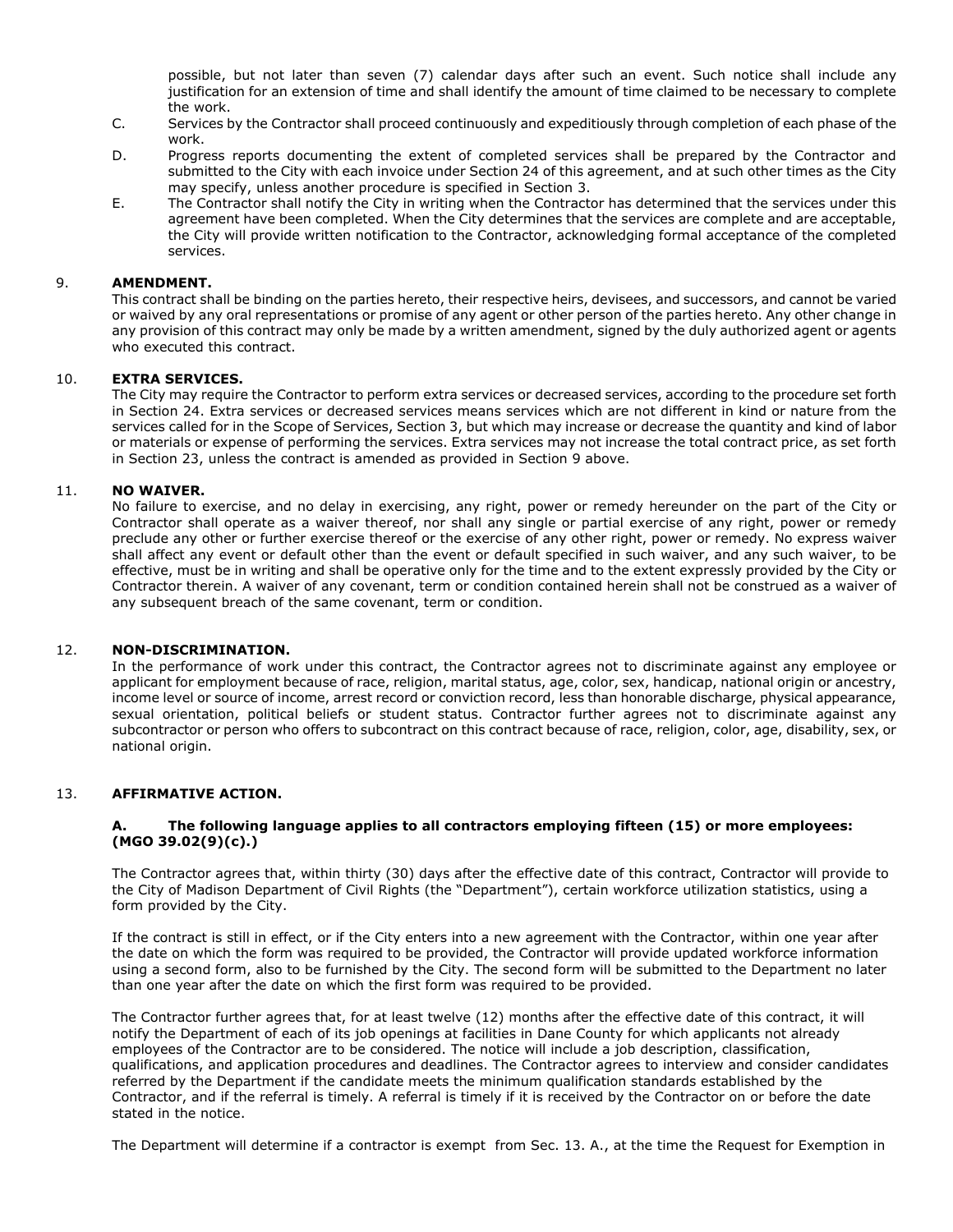### **B. Articles of Agreement, Request for Exemption, and Release of Payment: The "ARTICLES OF AGREEMENT" beginning on the following page, apply to all contractors, unless determined to be exempt under the following table and procedures:**

| NUMBER OF EMPLOYEES | <b>LESS THAN \$25,000</b><br>Aggregate Annual Business with the Aggregate Annual Business with the<br>$City*$ | \$25,000 OR MORE<br>$Citv*$ |
|---------------------|---------------------------------------------------------------------------------------------------------------|-----------------------------|
| 14 or less          | $Exempt**$                                                                                                    | $Exempt**$                  |
| 15 or more          | $Exempty**$                                                                                                   | Not Exempt                  |

\*As determined by the City Comptroller \*\*As determined by the Department of Civil Rights

**REQUEST FOR EXEMPTION:** (MGO 39.02(9)(a)2.) Contractors who believe they are Exempt from the Articles of Agreement according to the table above, shall submit a Request for Exemption on a form provided by the Department of Civil Rights ("Department"), within thirty (30) days of the effective date of this Contract. The Department makes the final determination as to whether a contractor is exempt from the Articles of Agreement. In the event the Contractor is not exempt, the Articles of Agreement shall apply. CONTRACTORS WITH 15 OR MORE EMPLOYEES WILL LOSE THIS EXEMPTION AND BECOME SUBJECT TO THE ARTICLES OF AGREEMENT UPON REACHING \$25,000 OR MORE ANNUAL AGGREGATE BUSINESS WITH THE CITY WITHIN THE CALENDAR YEAR.

**RELEASE OF PAYMENT:** (MGO 39.02(9)(e)1.b.) Within thirty (30) days from the effective date of this contract, and prior to release of payment by the city, all non-exempt contractors are required to have on file with the Department, an Affirmative Action plan meeting the requirements of Article IV below. Additionally, contractors that are exempt from the Articles of Agreement under Table 13-B, must have a Request for Exemption form on-file with the Department, prior to release of payment by the City.

### ARTICLES OF AGREEMENT

## ARTICLE I

The Contractor shall take affirmative action in accordance with the provisions of this contract to insure that applicants are employed, and that employees are treated during employment without regard to race, religion, color, age, marital status, disability, sex or national origin and that the employer shall provide harassment-free work environment for the realization of the potential of each employee. Such action shall include, but not be limited to, the following: employment, upgrading, demotion or transfer, recruitment or recruitment advertising, layoff or termination, rates of pay or other forms of compensation and selection for training including apprenticeship insofar as it is within the control of the Contractor. The Contractor agrees to post in conspicuous places available to employees and applicants notices to be provided by the City setting out the provisions of the nondiscrimination clauses in this contract.

## ARTICLE II

The Contractor shall in all solicitations or advertisements for employees placed by or on behalf of the Contractors state that all qualified or qualifiable applicants will be employed without regard to race, religion, color, age, marital status, disability, sex or national origin.

## ARTICLE III

The Contractor shall send to each labor union or representative of workers with which it has a collective bargaining agreement or other contract or understanding a notice to be provided by the City advising the labor union or workers representative of the Contractor's equal employment opportunity and affirmative action commitments. Such notices shall be posted in conspicuous places available to employees and applicants for employment.

## ARTICLE IV

(This Article applies to non-public works contracts.)

The Contractor agrees that it will comply with all provisions of the Affirmative Action Ordinance of the City of Madison including the contract compliance requirements. The Contractor warrants and certifies that, of the following two paragraphs, paragraph A or B is true (check one):

 $\Box$  A. It has prepared and has on file an affirmative action plan that meets the format requirements of Federal Revised Order No, 4, 41 CFR part 60-2, as established by 43 FR 51400 November 3, 1978, including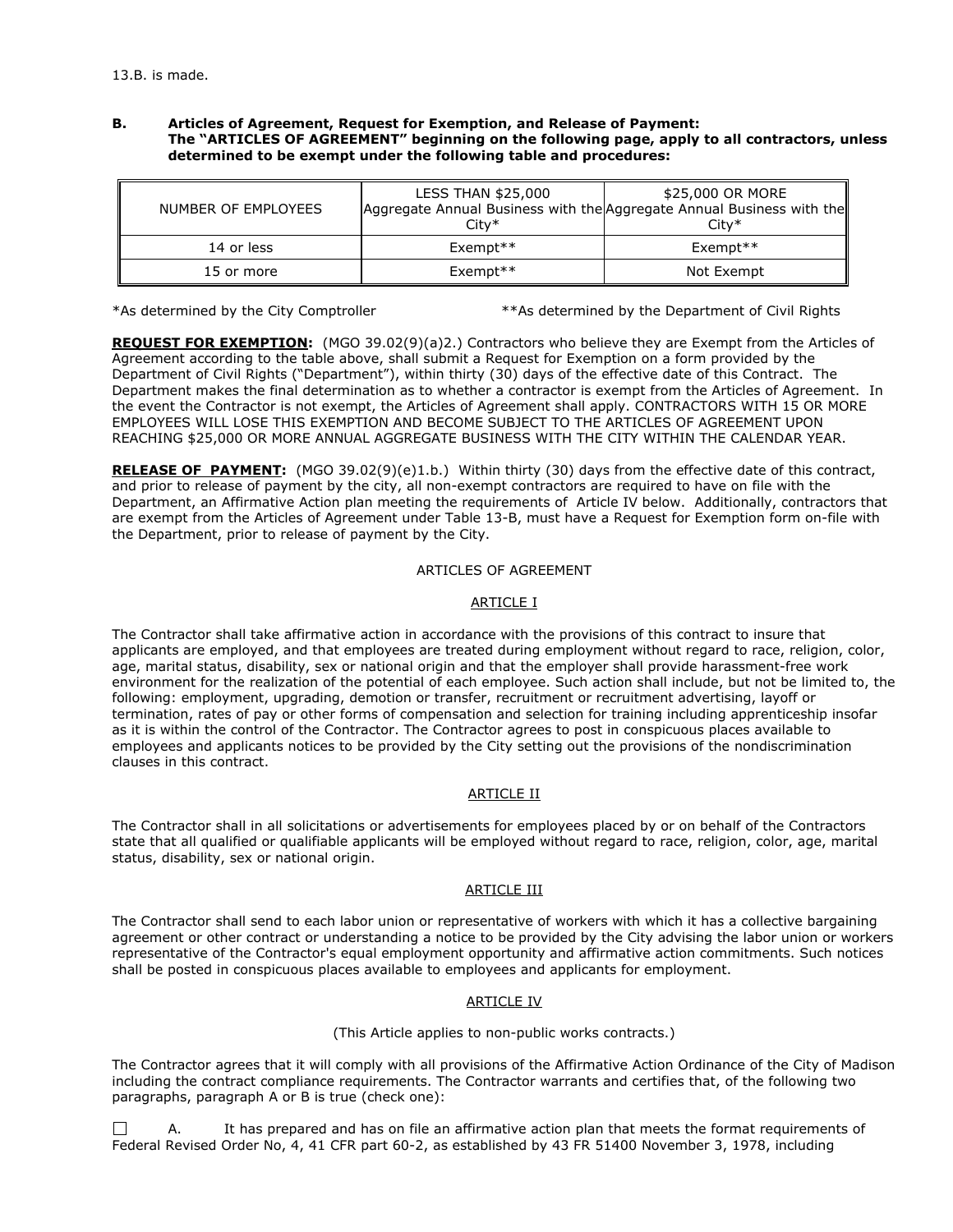appendices required by City of Madison ordinances or it has prepared and has on file a model affirmative action plan approved by the Madison Common Council.

Within thirty (30) days after the effective date of this contract, it will complete an affirmative action plan that meets the format requirements of Federal Revised Order No. 4, 41 CFR Part 60-2, as established by 43 FR 51400, November 3, 1978, including appendices required by City of Madison ordinance or within thirty (30) days after the effective date of this contract, it will complete a model affirmative action plan approved by the Madison Common Council.

### ARTICLE V

#### (This Article applies only to public works contracts.)

The Contractor agrees that it will comply with all provisions of the Affirmative Action Ordinance of the City of Madison, including the contract compliance requirements. The Contractor agrees to submit the model affirmative action plan for public works Contractors in a form approved by the Director of Affirmative Action.

## ARTICLE VI

The Contractor will maintain records as required by Section 39.02(9)(f) of the Madison General Ordinances and will provide the City's Department of Affirmative Action with access to such records and to persons who have relevant and necessary information, as provided in Section 39.02(9)(f). The City agrees to keep all such records confidential, except to the extent that public inspection is required by law.

## ARTICLE VII

In the event of the Contractor's or subcontractor's failure to comply with the Equal Employment Opportunity and Affirmative Action provisions of this contract or Sections 39.03 and 39.02 of the Madison General Ordinances, it is agreed that the City at its option may do any or all of the following:

A. Cancel, terminate or suspend this contract in whole or in part.

B. Declare the Contractor ineligible for further City contracts until the Affirmative Action requirements are met.

C. Recover on behalf of the City from the prime Contractor 0.5 percent of the contract award price for each week that such party fails or refuses to comply, in the nature of liquidated damages, but not to exceed a total of five percent (5%) of the contract price, or five thousand dollars (\$5,000), whichever is less. Under public works contracts, if a subcontractor is in noncompliance, the City may recover liquidated damages from the prime Contractor in the manner described above. The preceding sentence shall not be construed to prohibit a prime Contractor from recovering the amount of such damage from the noncomplying subcontractor.

## ARTICLE VIII

#### (This Article applies to public works contracts only.)

The Contractor shall include the above provisions of this contract in every subcontract so that such provisions will be binding upon each subcontractor. The Contractor shall take such action with respect to any subcontractor as necessary to enforce such provisions, including sanctions provided for noncompliance.

## ARTICLE IX

The Contractor shall allow the maximum feasible opportunity to small business enterprises to compete for any subcontracts entered into pursuant to this contract. (In federally funded contracts the terms "DBE, MBE, and WBE" shall be substituted for the term "small business" in this Article.)

## 14. **SEVERABILITY.**

It is mutually agreed that in case any provision of this contract is determined by any court of law to be unconstitutional, illegal or unenforceable, it is the intention of the parties that all other provisions of this contract remain in full force and effect.

## 15. **NOTICES.**

All notices to be given under the terms of this contract shall be in writing and signed by the person serving the notice and shall be sent registered or certified mail, return receipt requested, postage prepaid, or hand delivered to the addresses of the parties listed below:

FOR THE CITY: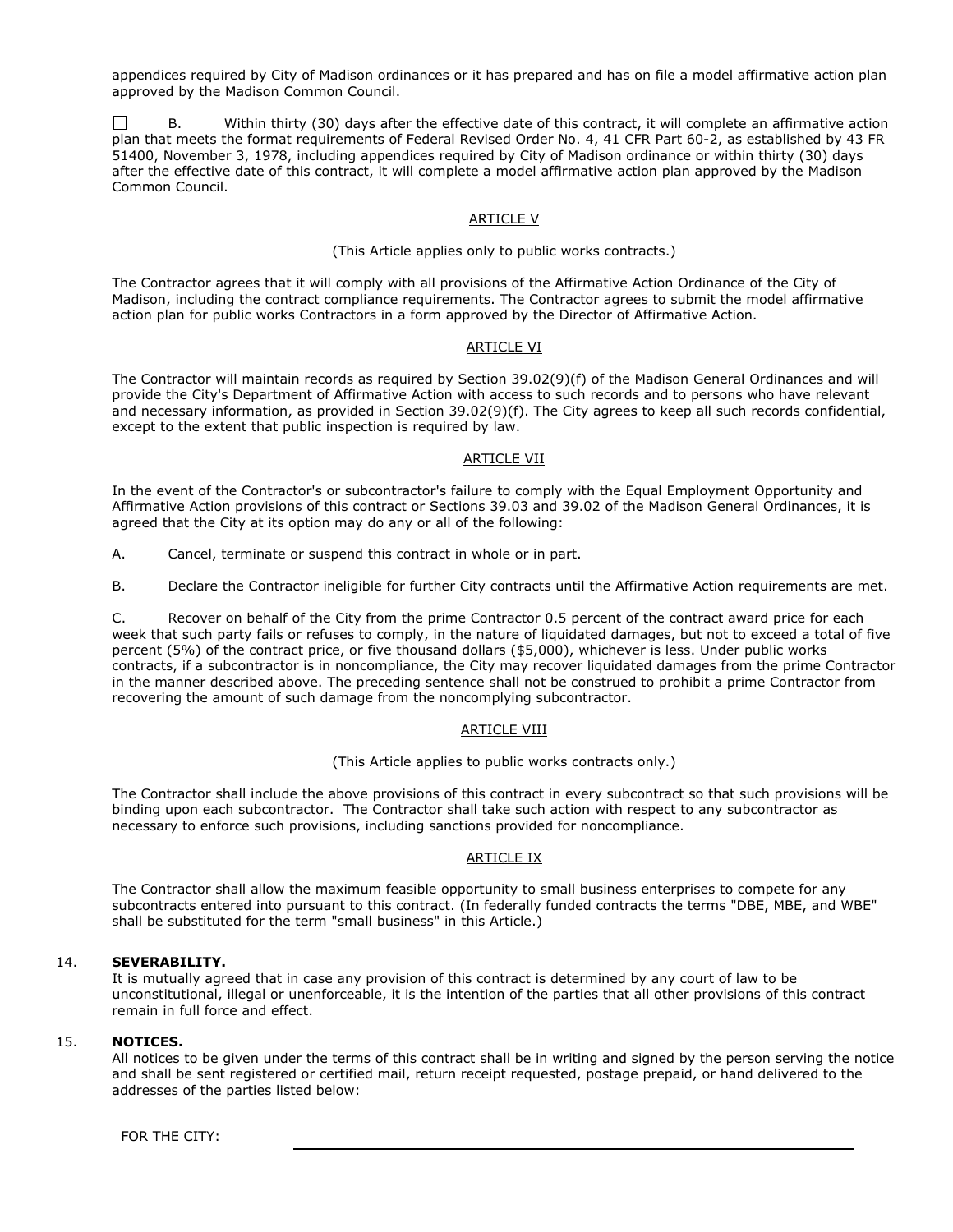(Department or Division Head)

| FOR THE CONTRACTOR: |  |
|---------------------|--|
|                     |  |
|                     |  |
|                     |  |

## 16. **STATUS OF CONTRACTOR/INDEPENDENT/TAX FILING.**

It is agreed that Contractor is an independent Contractor and not an employee of the City, and that any persons who the Contractor utilizes and provides for services under this contract are employees of the Contractor and are not employees of the City of Madison.

**Contractor shall provide its taxpayer identification number (or social security number) to the City Comptroller, 210 Martin Luther King Jr. Blvd, Room 406, Madison, WI 53703, prior to payment.** The Contractor is informed that as an independent Contractor, s/he may have a responsibility to make estimated tax returns, file tax returns, and pay income taxes and make social security payments on the amounts received under this contract and that no amounts will be withheld from payments made to this Contractor for these purposes and that payment of taxes and making social security payments are solely the responsibility and obligation of the Contractor. The Contractor is further informed that s/he may be subject to civil and/or criminal penalties if s/he fails to properly report income and pay taxes and social security taxes on the amount received under this contract.

## 17. **GOODWILL.**

Any and all goodwill arising out of this contract inures solely to the benefit of the City; Contractor waives all claims to benefit of such goodwill.

## 18. **THIRD PARTY RIGHTS.**

This contract is intended to be solely between the parties hereto. No part of this contract shall be construed to add, supplement, amend, abridge or repeal existing rights, benefits or privileges of any third party or parties, including but not limited to employees of either of the parties.

## 19. **AUDIT AND RETAINING OF DOCUMENTS.**

The Contractor agrees to provide all reports requested by the City including, but not limited to, financial statements and reports, reports and accounting of services rendered, and any other reports or documents requested. Financial and service reports shall be provided according to a schedule (when applicable) to be included in this contract. Any other reports or documents shall be provided within five (5) working days after the Contractor receives the City's written requests, unless the parties agree in writing on a longer period. Payroll records and any other documents relating to the performance of services under the terms of this Contract shall be retained by the Contractor for a period of three (3) years after completion of all work under this contract, in order to be available for audit by the City or its designee.

## 20. **CHOICE OF LAW AND FORUM SELECTION.**

This contract shall be governed by and construed, interpreted and enforced in accordance with the laws of the State of Wisconsin. The parties agree, for any claim or suit or other dispute relating to this Contract that cannot be mutually resolved, the venue shall be a court of competent jurisdiction within the State of Wisconsin and the parties agree to submit themselves to the jurisdiction of said court, to the exclusion of any other judicial district that may have jurisdiction over such a dispute according to any law.

## 21. **COMPLIANCE WITH APPLICABLE LAWS.**

The Contractor shall become familiar with, and shall at all times comply with and observe all federal, state, and local laws, ordinances, and regulations which in any manner affect the services or conduct of the Contractor and its agents and employees.

## 22. **CONFLICT OF INTEREST.**

- A. The Contractor warrants that it and its agents and employees have no public or private interest, and will not acquire directly or indirectly any such interest, which would conflict in any manner with the performance of the services under this agreement.
- B. The Contractor shall not employ or contract with any person currently employed by the City for any services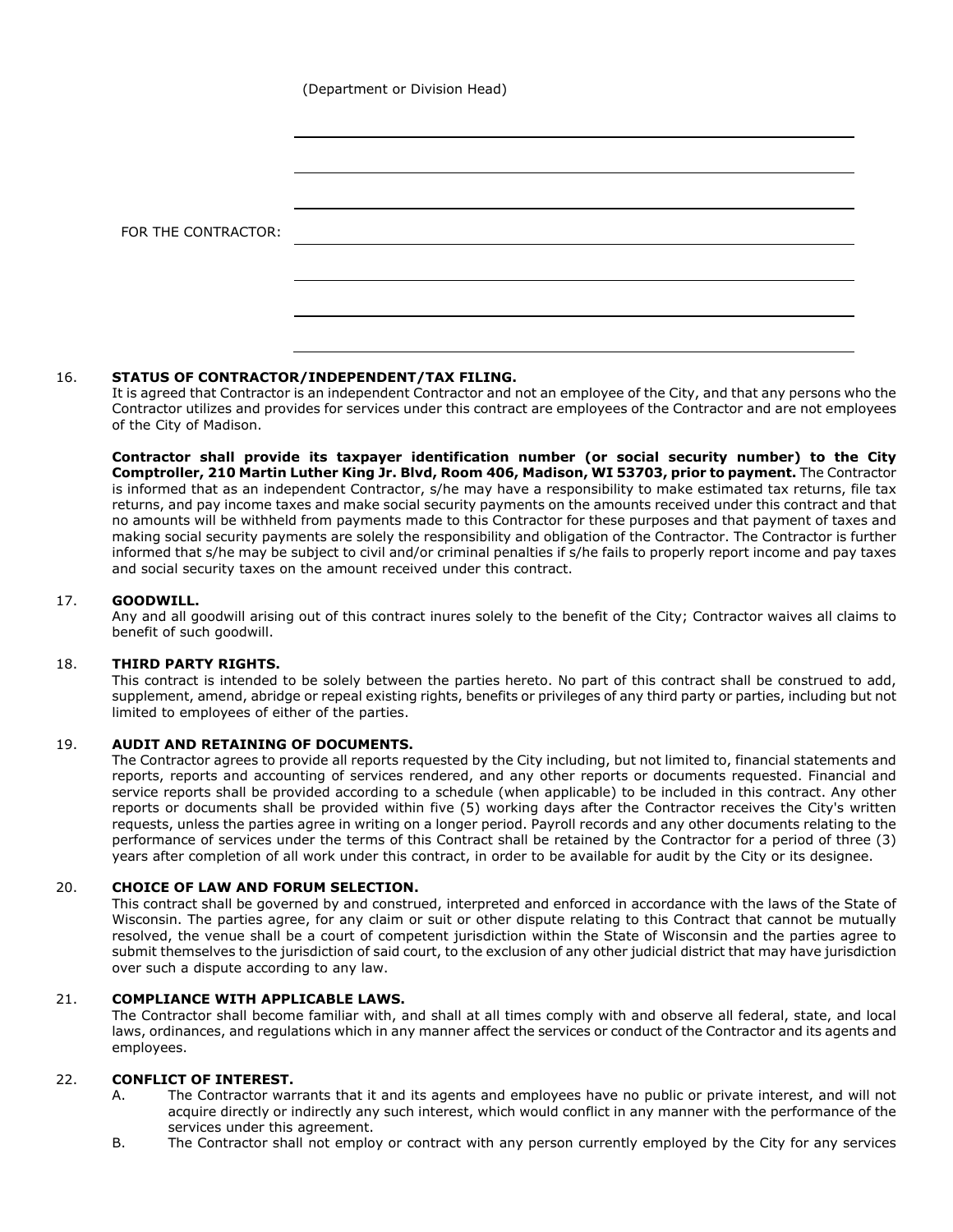included under the provisions of this agreement.

## 23. **COMPENSATION.**

It is expressly understood and agreed that in no event will the total compensation for services under this contract exceed  $$$ 

# 24. **BASIS FOR PAYMENT.**

## **A. GENERAL**

- (1) The City will pay the Contractor for the completed and accepted services rendered under this contract at the contract price set forth in Section 23 of this contract, and according to any procedures set forth in attachment(s) incorporated in Section 3, which may include a payment schedule triggered by the City's written acceptance of key milestones. The City will pay the Contractor for completed and approved "extra services", if any, if such "extra services" are authorized according to the procedure established in this section. The rate of payment for "extra services" shall be the rate established in this contract. Such payment shall be full compensation for services rendered and for all labor, material, supplies, equipment and incidentals necessary to complete the services.
- (2) The Contractor shall submit invoices, on the form or format approved by the City, and the City will pay the Contractor in accordance with the schedule and procedures set forth in the attachment(s) incorporated in Section 3 of this Contract, which may include a payment schedule triggered by the City's written acceptance of key milestons. The final invoice shall be submitted to the City within three months of completion of services under this agreement, unless another time is specified in Section 3.
- (3) Should this agreement contain more than one service, a separate invoice and a separate final statement shall be submitted for each individual service, unless another procedure is specified in Section 3.
- (4) Payment shall not be construed as City acceptance of unsatisfactory or defective services or improper materials.
- (5) Final payment of any balance due the Contractor will be made upon acceptance by the City of the services under the agreement and upon receipt by the City of documents required to be returned or to be furnished by the Contractor under this agreement, unless another procedure is specified in Section 3.
- (6) The City has the equitable right to set off against any sum due and payable to the Contractor under this agreement, any amount the City determines the Contractor owes the City, whether arising under this agreement or under any other agreement or otherwise.
- (7) Compensation in excess of the total contract price will not be allowed unless authorized by an amendment under Section 9, AMENDMENT.
- (8) The City will not compensate for unsatisfactory performance by the Contractor.

## **B. SERVICE ORDERS, EXTRA SERVICE, OR DECREASED SERVICE.**

- (1) Written orders regarding the services, including extra services or decreased services, will be given by the City, using the procedure set forth in Section 15, NOTICES.
- (2) The City may, by written order, request extra services or decreased services, as defined in Section 10 of this contract. Unless the Contractor believes the extra services entitle it to extra compensation or additional time, the Contractor shall proceed to furnish the necessary labor, materials, and professional services to complete the services within the time limits specified in the Scope of Services, Section 3 of this agreement, including any amendments under Section 9 of this agreement.
- (3) If in the Contractor's opinion the order for extra service would entitle it to extra compensation or extra time, or both, the Contractor shall not proceed to carry out the extra service, but shall notify the City, pursuant to Section 15 of this agreement. The notification shall include the justification for the claim for extra compensation or extra time, or both, and the amount of additional fee or time requested.
- (4) The City shall review the Contractor's submittal and respond in writing, either authorizing the Contractor to perform the extra service, or refusing to authorize it. The Contractor shall not receive additional compensation or time unless the extra compensation is authorized by the City in writing.

## **C. SURETY.**

The Contractor agrees to furnish the City with a payment and performance bond or irrevocable letter of credit, acceptable to the City, in the amount of  $\frac{1}{2}$  to secure the performance of this Contract. credit, acceptable to the City, in the amount of \$ The terms of the bond or irrevocable letter of credit shall establish the rights of the parties and procedure for said surety.

## 25. **DEFAULT/TERMINATION.**

- A. In the event Contractor shall default in any of the covenants, agreements, commitments, or conditions herein contained, and any such default shall continue unremedied for a period of ten (10) days after written notice thereof to Contractor, the City may, at its option and in addition to all other rights and remedies which it may have at law or in equity against Contractor, including expressly the specific enforcement hereof, forthwith have the cumulative right to immediately terminate this contract and all rights of Contractor under this contract.
- B. Notwithstanding paragraph A., above, the City may in its sole discretion and without any reason terminate this agreement at any time by furnishing the Contractor with ten (10) days' written notice of termination. In the event of termination under this subsection, the City will pay for all work completed by the Contractor and accepted by the City.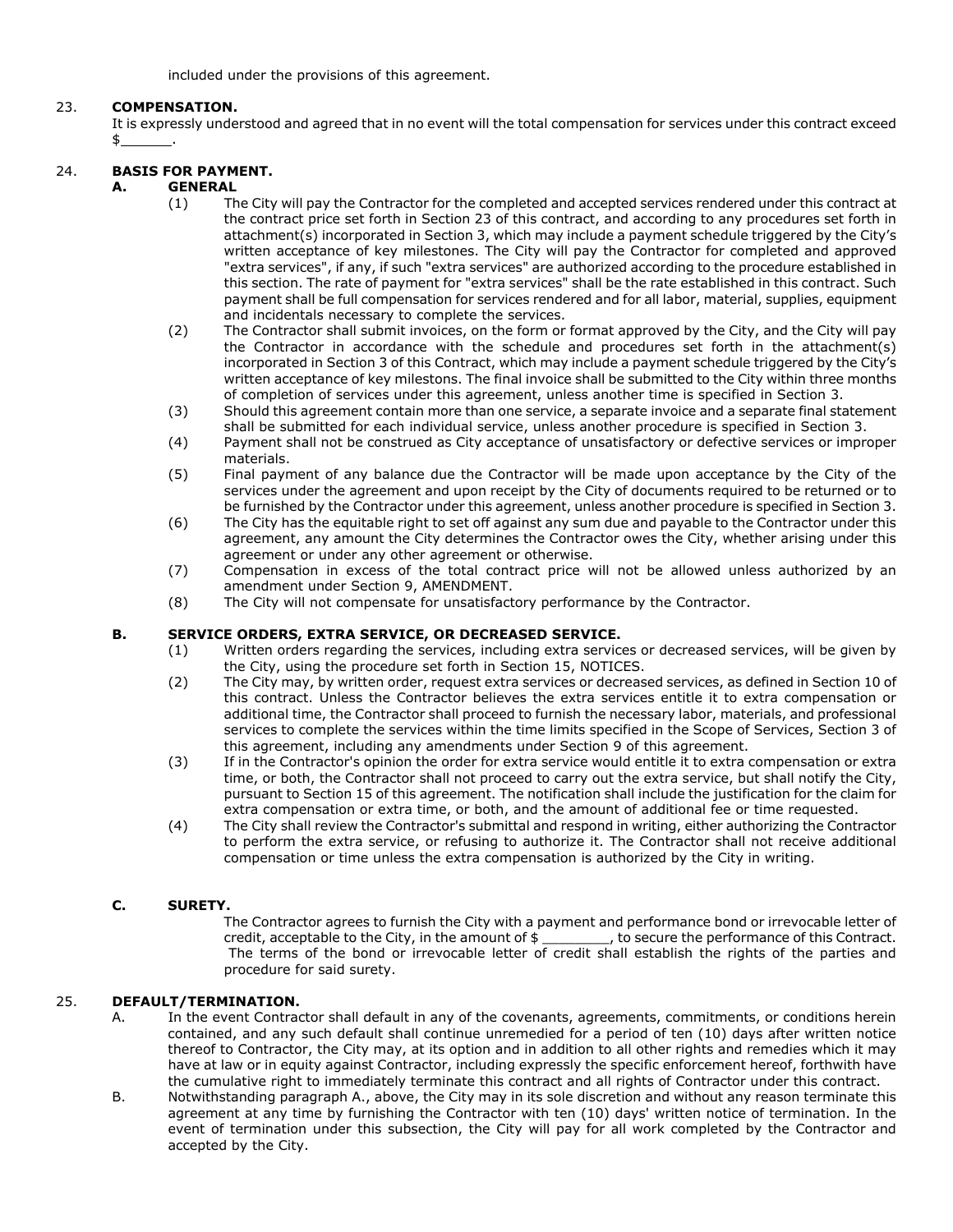## 26. **INDEMNIFICATION.**

The Contractor shall be liable to and hereby agrees to indemnify, defend and hold harmless the City of Madison, and its officers, officials, agents, and employees against all loss or expense (including liability costs and attorney's fees) by reason of any claim or suit, or of liability imposed by law upon the City or its officers, officials, agents or employees for damages because of bodily injury, including death at any time resulting therefrom, sustained by any person or persons or on account of damages to property, including loss of use thereof, arising from, in connection with, caused by or resulting from the Contractor's and/or Subcontractor's acts or omissions in the performance of this agreement, whether caused by or contributed to by the negligence of the City, its officers, officials, agents, or its employees. The parties intend the provisions of this Section to survive the expiration or termination of this Agreement.

27. **INSURANCE.** The Contractor will insure, and will require each subcontractor to insure, as indicated, against the following risks to the extent stated below. The Contractor shall not commence work under this Contract, nor shall the Contractor allow any Subcontractor to commence work on its Subcontract, until the insurance required below has been obtained and corresponding certificate(s) of insurance have been approved by the City Risk Manager.

### Commercial General Liability

The Contractor shall procure and maintain during the life of this contract, Commercial General Liability insurance including, but not limited to, products and completed operations, bodily injury, property damage, and personal injury in an amount not less than \$1,000,000 per occurrence. This policy shall also provide contractual liability in the same amount. Contractor's coverage shall be primary and list the City of Madison, its officers, officials, agents and employees as additional insureds. Contractor shall require all subcontractors under this Contract (if any) to procure and maintain insurance meeting the above criteria, applying on a primary basis and listing the City of Madison, its officers, officials, agents and employees as additional insureds.

### Automobile Liability

The Contractor shall procure and maintain during the life of this contract Business Automobile Liability insurance covering owned, non-owned and hired automobiles with limits of not less than \$1,000,000 combined single limit per accident. Contractor shall require all subcontractors under this Contract (if any) to procure and maintain insurance covering each subcontractor and meeting the above criteria.

#### Umbrella/Excess Liability

The contractor shall procure and maintain for the life of this Contract an Umbrella/Excess liability policy applying on an excess basis over the contractor's general liability policy and automobile liability policy required above, in an amount not less than \$2,000,000. The umbrella/excess coverage with respect to the general liability policy shall include the City of Madison, its officers, officials, agents and employees as additional insureds.

#### Worker's Compensation

The Contractor shall procure and maintain during the life of this contract statutory Workers' Compensation insurance as required by the State of Wisconsin. The Contractor shall also carry Employers Liability limits of at least \$100,000 Each Accident, \$100,000 Disease – Each Employee, and \$500,000 Disease – Policy Limit. Contractor shall require all subcontractors under this Contract (if any) to procure and maintain such insurance, covering each subcontractor.

#### Professional Liability/Technology Errors & Omissions

The Contractor shall procure and maintain professional liability/technology errors & omissions insurance with coverage of not less than \$2,000,000. If such policy is a "claims made" policy, all renewals thereof during the life of the contract shall include "prior acts coverage" covering at all times all claims made with respect to Contractor's work performed under the contract. This professional liability/technology errors & omissions coverage must be kept in force for a period of six (6) years after the services have been accepted by the City.

Acceptability of Insurers. The above-required insurance is to be placed with insurers who have an A.M. Best rating of no less than A- (A minus) and a Financial Category rating of no less than VII.

Proof of Insurance, Approval. The Contractor shall provide the City with certificate(s) of insurance showing the type. amount, class of operations covered, effective dates, and expiration dates of required policies prior to commencing work under this Contract. Contractor shall provide the certificate(s) to the City's representative upon execution of the contract, or sooner, for approval by the City Risk Manager. The Contractor shall provide copies of additional insured endorsements or insurance policies, if requested by the City Risk Manager.

The Contractor and/or Insurer shall give the City thirty (30) days advance written notice of cancellation, non-renewal or material changes to any of the above-required policies during the term of this Contract.

## 28. **OWNERSHIP OF CONTRACT PRODUCT.**

Except as expressly agreed in writing in any licensing agreement(s) executed between the parties for purposes of this project, all of the work product, including, but not limited to, documents, materials, files, reports, data, including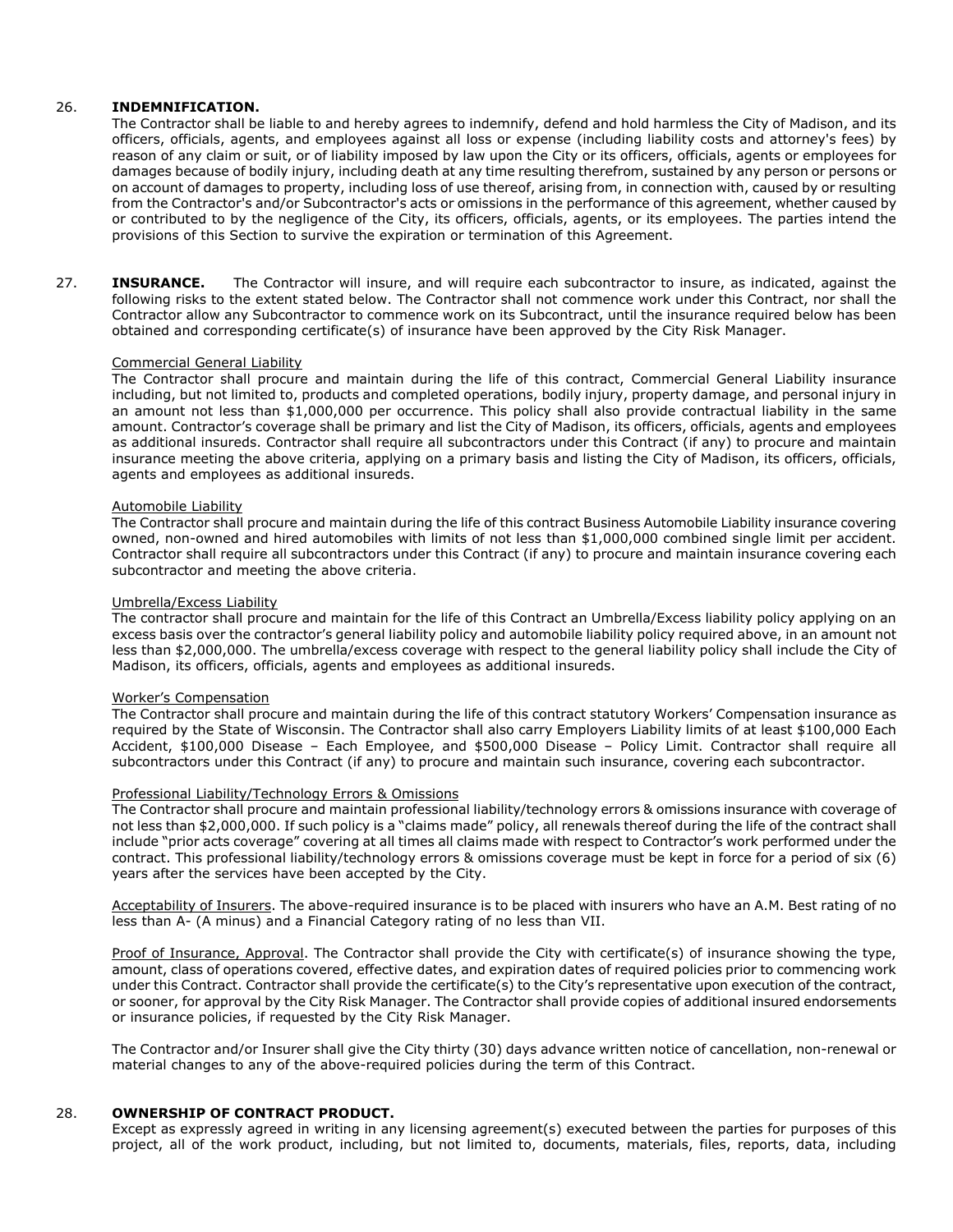magnetic tapes, disks of computer-aided designs or other electronically stored data or information, including any and all software developed, conceived, originated or customized for the City under this Contract (the "Documents"), which the Contractor prepares pursuant to the terms and conditions of this contract are the sole property of the City. The Contractor will not publish any such materials or use them for any research or publication, other than as expressly required or permitted by this contract, without the prior written permission of the City. The grant or denial of such permission shall be at the City's sole discretion.

The Contractor intends that the copyright to the Documents shall be owned by City, whether as author (as a Work Made For Hire), or by assignment from Contractor to City. The parties expressly agree that the Documents shall be considered a Work Made For Hire as defined by Title 17, United States Code, Section 101(2).

As further consideration for the City entering into this contract, the Contractor hereby assigns to City all of the Contractor's rights, title, interest and ownership in the Documents, including the right to procure the copyright therein and the right to secure any renewals, reissues and extensions of any such copyright in any foreign country. The City shall be entitled to the sole and exclusive benefit of the Documents, including the copyright thereto, and whenever required by the City, the Contractor shall at no additional compensation, execute all documents of assignment of the full and exclusive benefit and copyright thereof to the City. Any subcontractors and other independent Contractors who prepare portions of the Documents shall be required by the Contractor to execute an assignment of ownership in favor of the City before commencing work.

In the event of a contradiction in terms between this Section 28 and any licensing agreement(s) executed between the parties for purposes of this project, the terms of the licensing agreement(s) shall control.

#### 29. **LIVING WAGE (Applicable to contracts exceeding \$5,000).**

Unless exempt by MGO 4.20, the Contractor agrees to pay all employees employed by the Contractor in the performance of this contract, whether on a full-time or part-time basis, a base wage of not less than the City minimum hourly wage as required by Section 4.20, Madison General Ordinances.

### 30. **AUTHORITY.**

Contractor represents that it has the authority to enter into this Contract. If the Contractor is not an individual, the person signing on behalf of the Contractor represents and warrants that he or she has been duly authorized to bind the Contractor and sign this Contract on the Contractor's behalf.

## **CONTRACTOR**

(Type or Print Name of Contracting Entity)

By:

(Witness) (Signature)

(Print Name and Title of Person Signing)

| ł<br><br>×<br>۰. |
|------------------|
|------------------|

### **CITY OF MADISON, WISCONSIN a municipal corporation**

By:

David J. Cieslewicz, Mayor

Date:

**Approved:**

Date:

By:

Dean Brasser, City Comptroller Maribeth Witzel-Behl, City Clerk